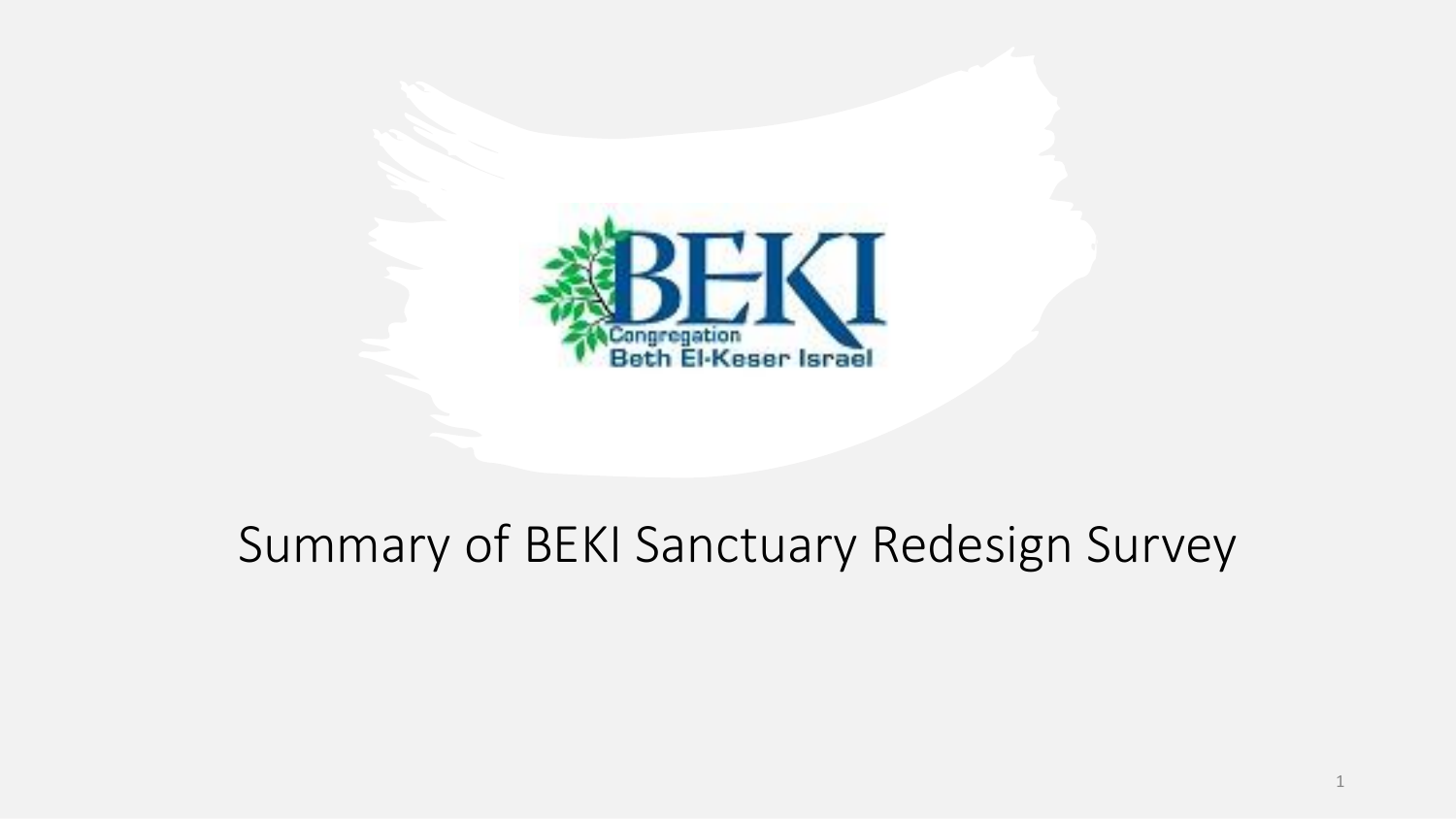The web-based survey was opened for 8 days starting on November 14<sup>th</sup>

There were 183 responses to the survey

95% of the survey respondents are members of BEKI

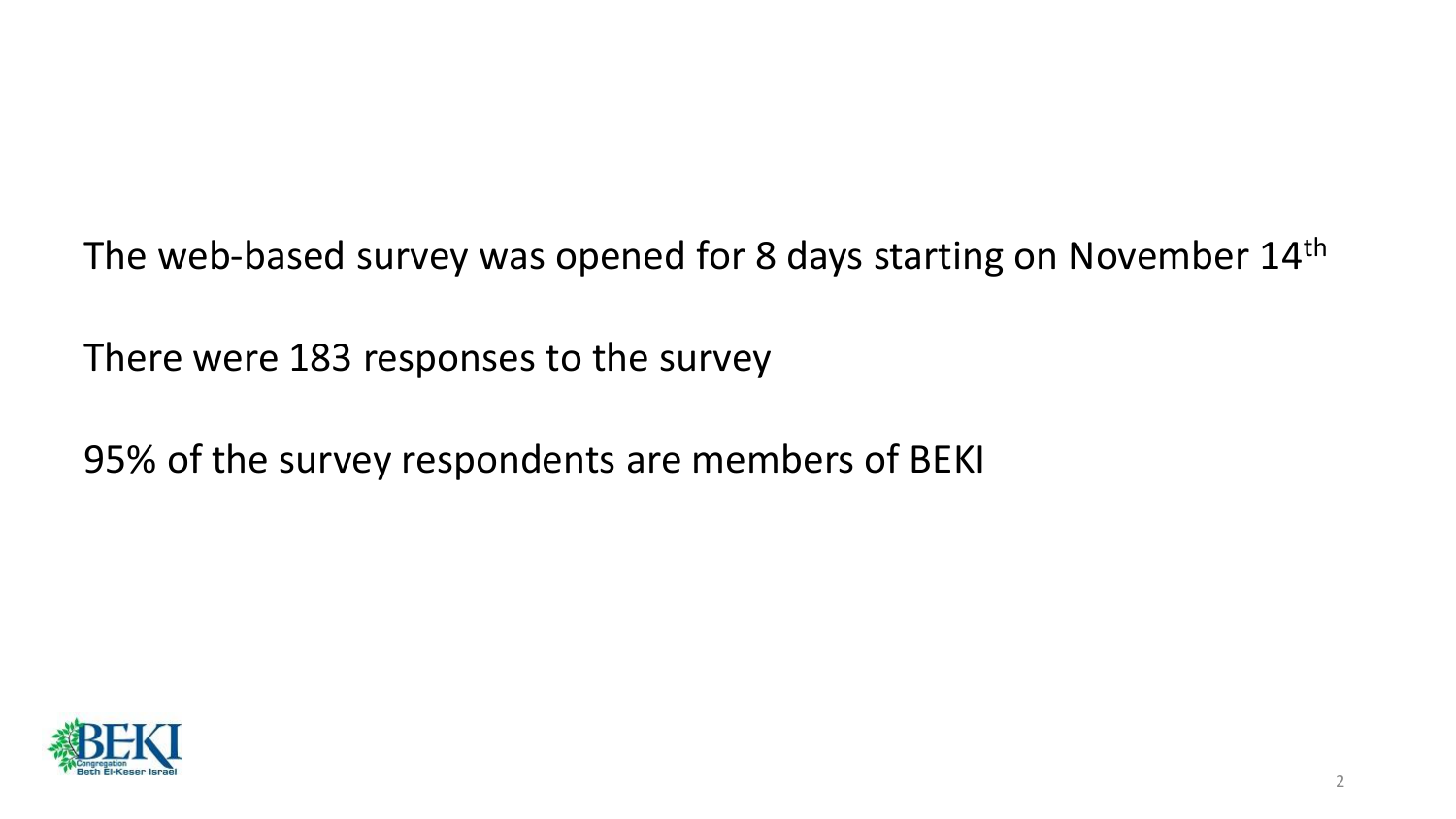#### **Number of Years of Membership All BEKI Members Compared to Survey Respondents**



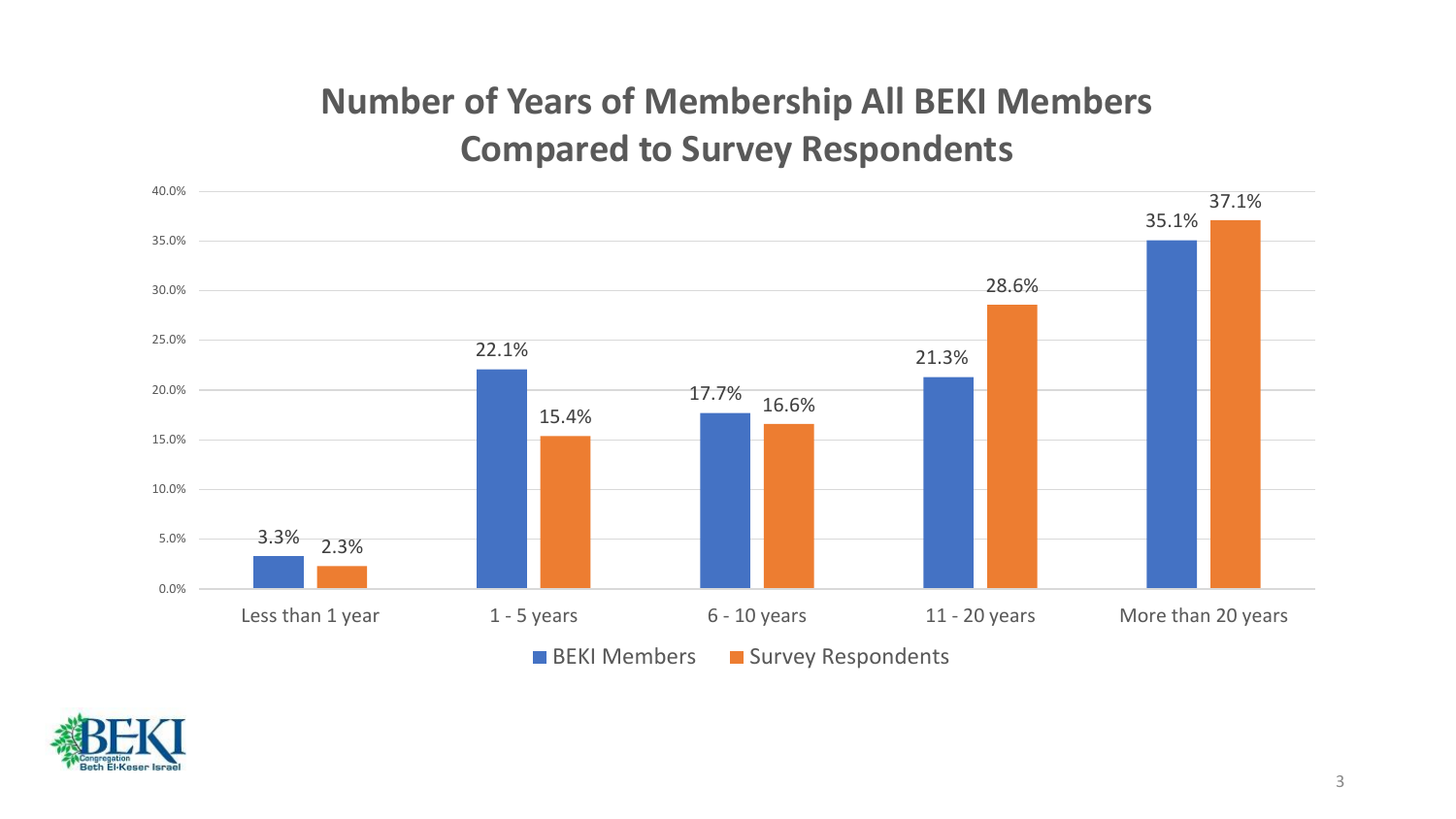

### Percent who Ranked each *Tangible* Aspect as Top 3 and the Average Score of Importance for Each

|                                      | % that rank role as top 3 | <b>Average score of importance</b><br>(5 to 1) |
|--------------------------------------|---------------------------|------------------------------------------------|
| <b>Seating layout</b>                | 52.5%                     | 3.72                                           |
| <b>Accessibility of the bimah</b>    | 48.6%                     | 4.00                                           |
| <b>Acoustics</b>                     | 37.7%                     | 3.83                                           |
| <b>Climate control</b>               | 28.4%                     | 3.67                                           |
| <b>Amount of natural light</b>       | 27.8%                     | 3.35                                           |
| <b>Air quality</b>                   | 27.8%                     | 3.75                                           |
| <b>Accessibility of the ark</b>      | 19.7%                     | 3.64                                           |
| <b>Walls</b>                         | 15.3%                     | 3.04                                           |
| <b>Appearance of the bimah</b>       | 13.7%                     | 3.26                                           |
| <b>Appearance of the ark</b>         | 6.0%                      | 3.01                                           |
| <b>Size of the current sanctuary</b> | 6.0%                      | 2.41                                           |
| <b>Ceiling</b>                       | 4.5%                      | 2.64                                           |
| <b>Artificial lighting</b>           | 0%                        | 2.80                                           |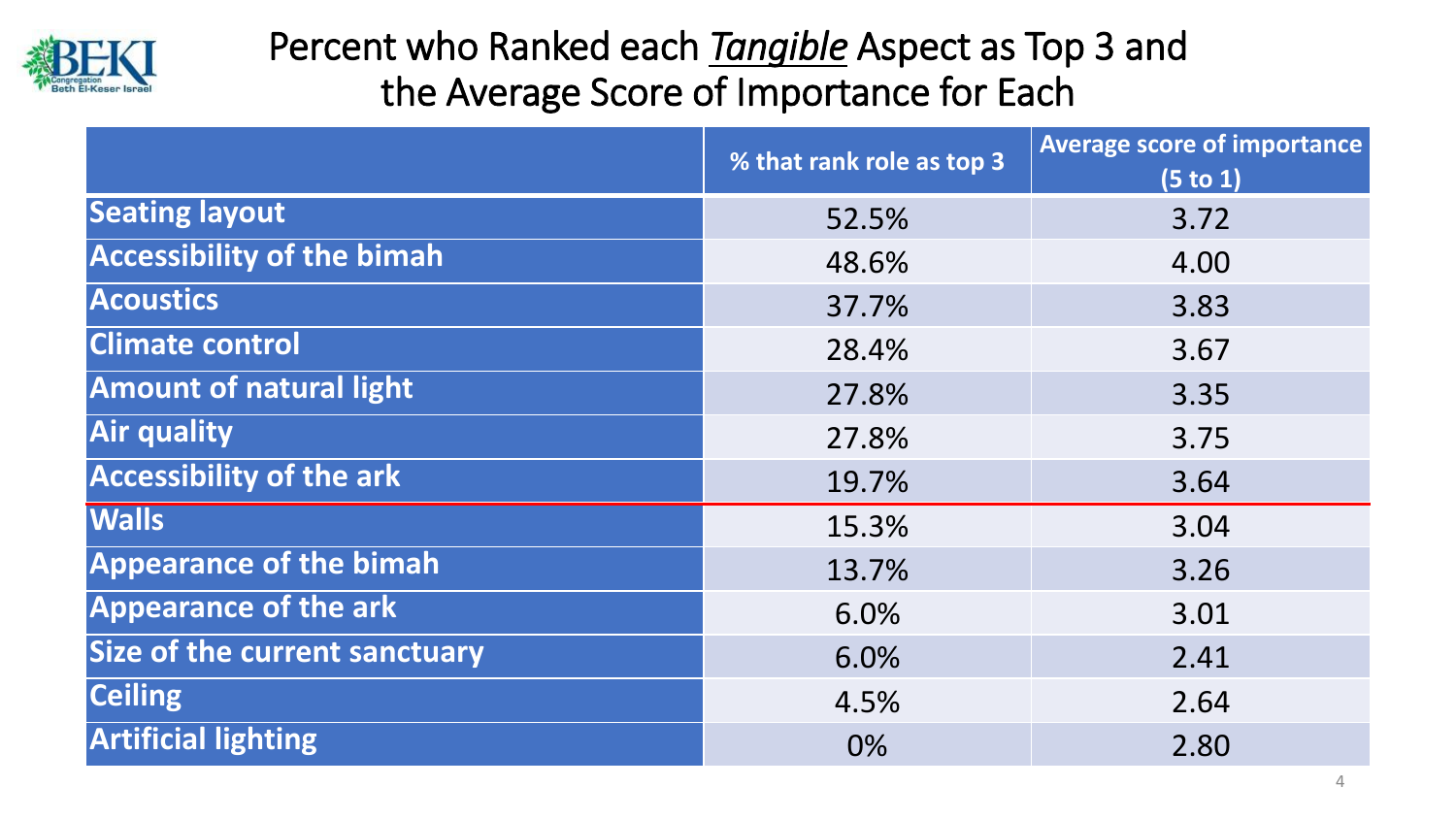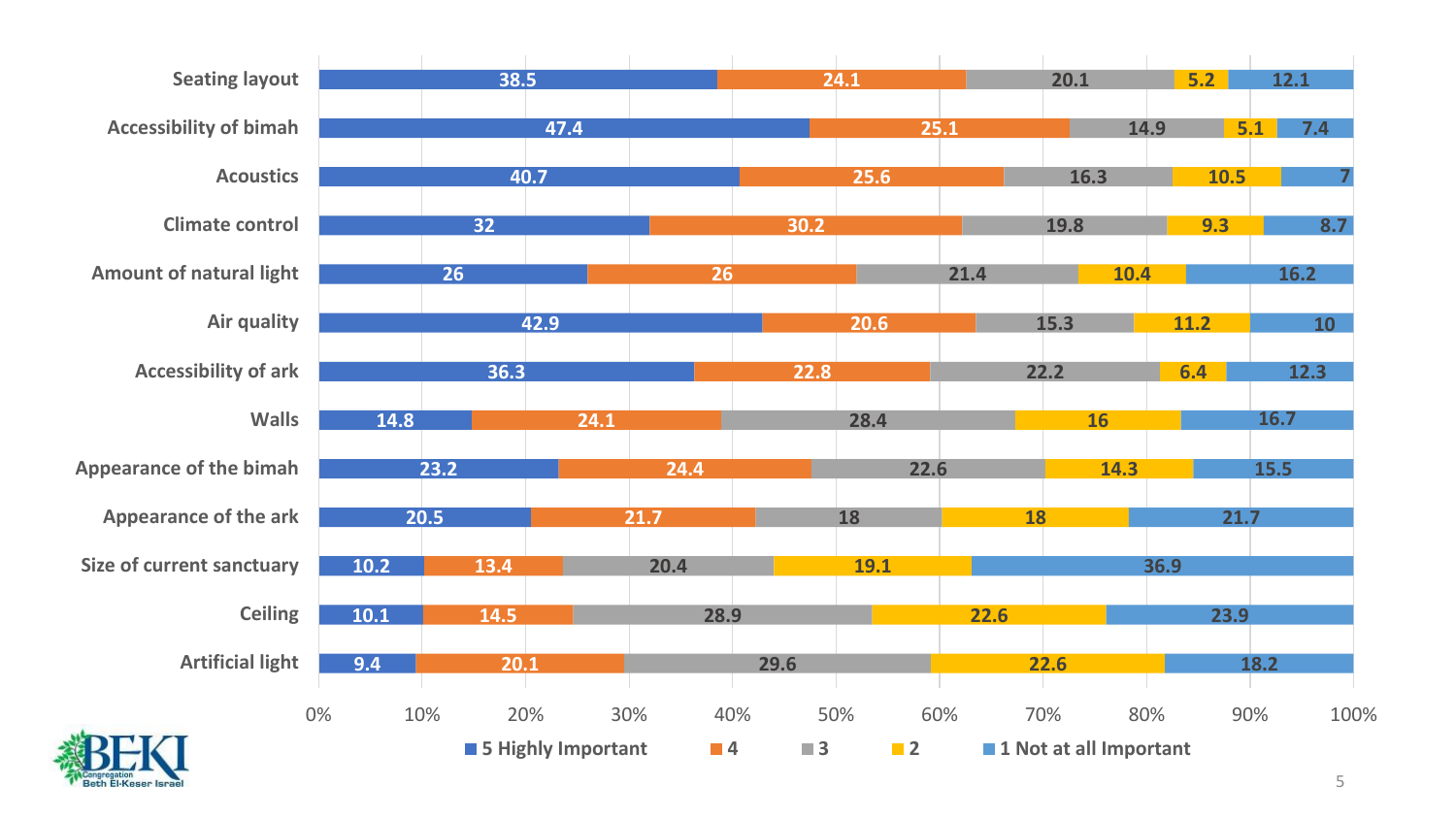



6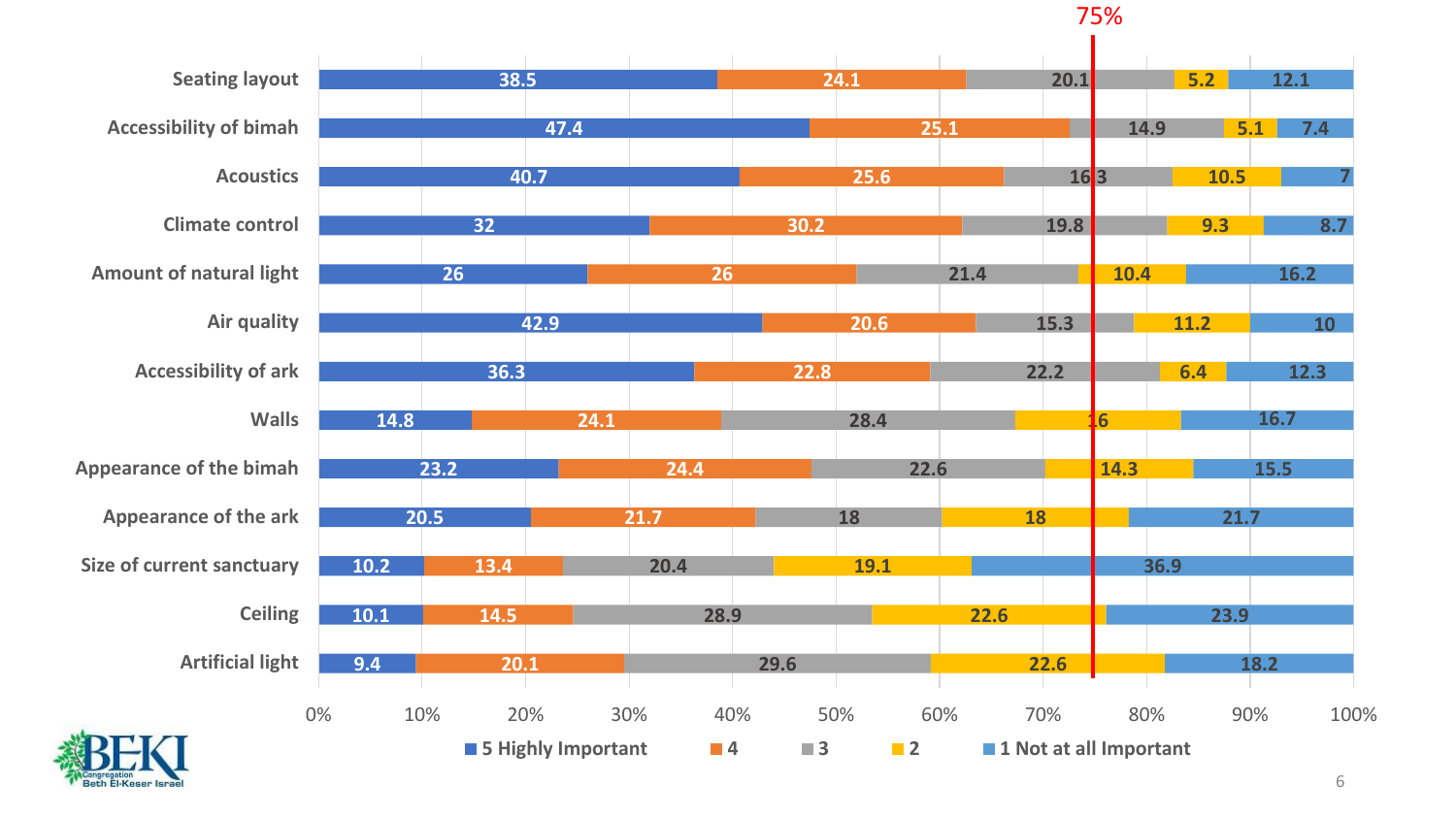

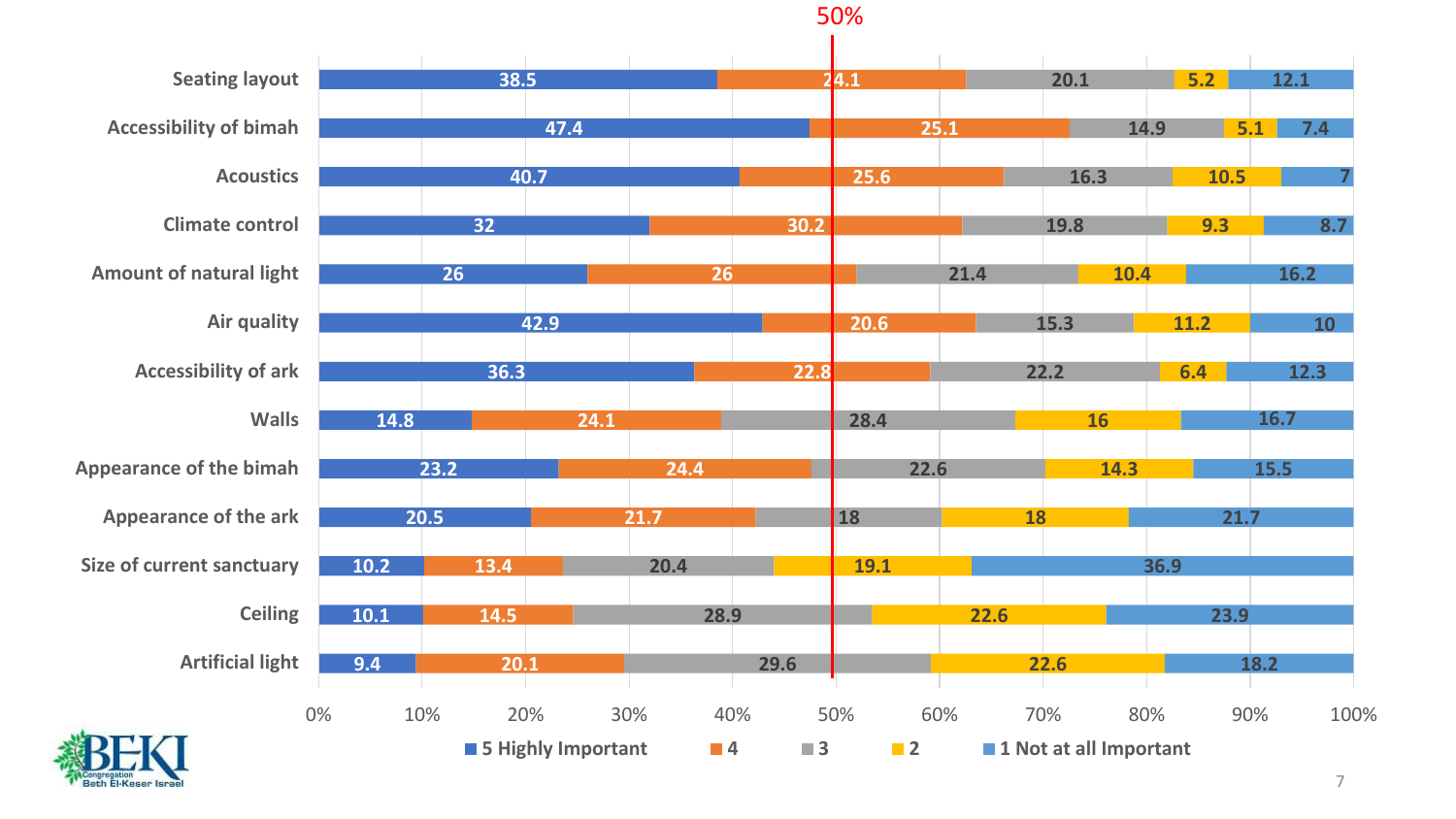#### Percent who Ranked each Intangible Aspect as Top 2 and the Average Score of Importance for Each

|                                                        | % that rank role as top 2 | <b>Average score of importance</b><br>(5 to 1) |
|--------------------------------------------------------|---------------------------|------------------------------------------------|
| <b>Fosters a sense of community</b>                    | 55.2%                     | 3.96                                           |
| <b>Conducive to participatory prayer &amp; singing</b> | 48.1%                     | 4.07                                           |
| <b>Warm atmosphere</b>                                 | 41.5%                     | 4.02                                           |
| <b>Facilitates a spiritual experience</b>              | 27.9%                     | 3.60                                           |
| Intimate setting                                       | 15.3%                     | 3.35                                           |
| <b>Inspiring</b>                                       | 4.9%                      | 3.22                                           |
| Sense of awe and wonder                                | 4.4%                      | 2.83                                           |

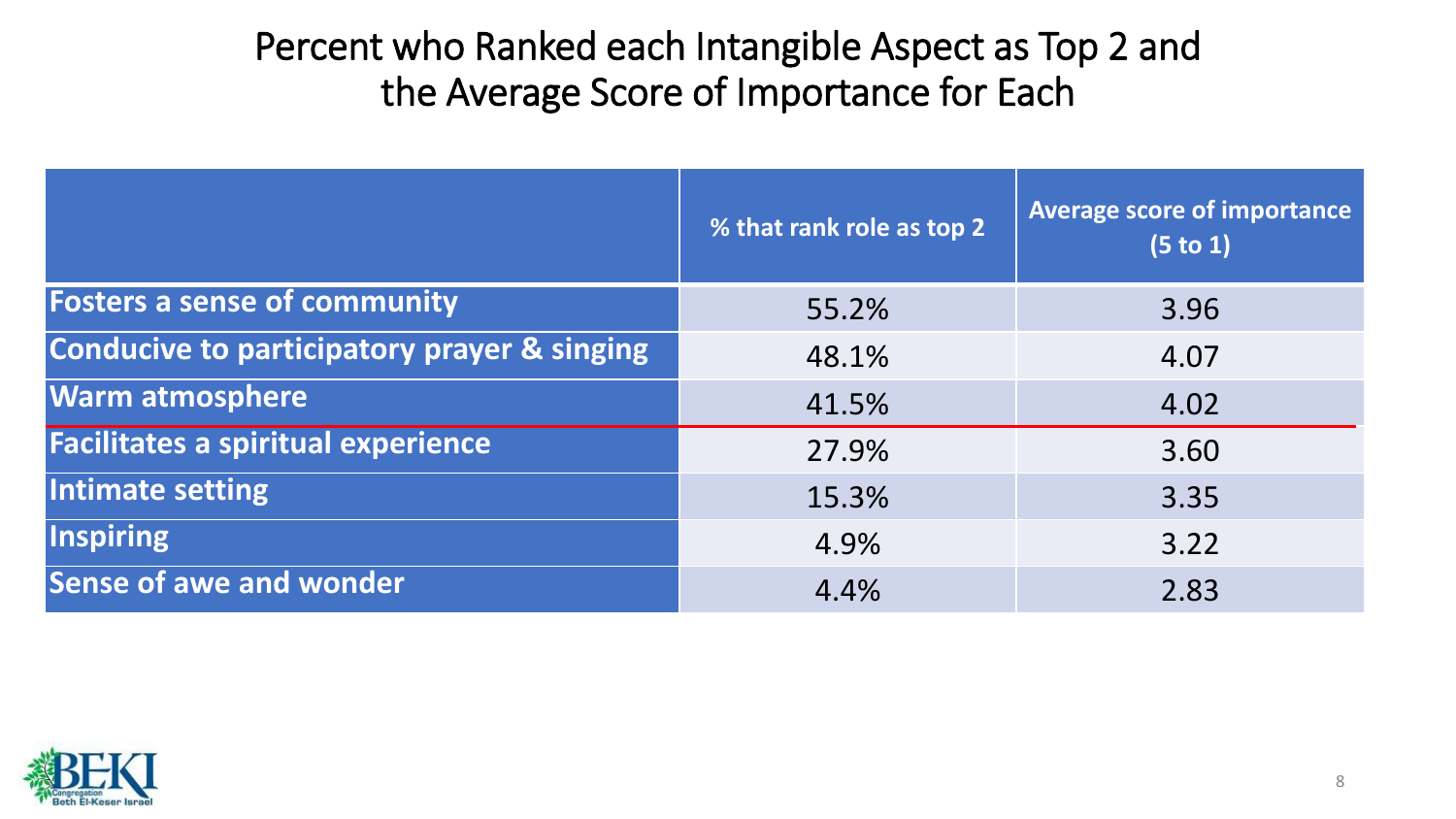

9

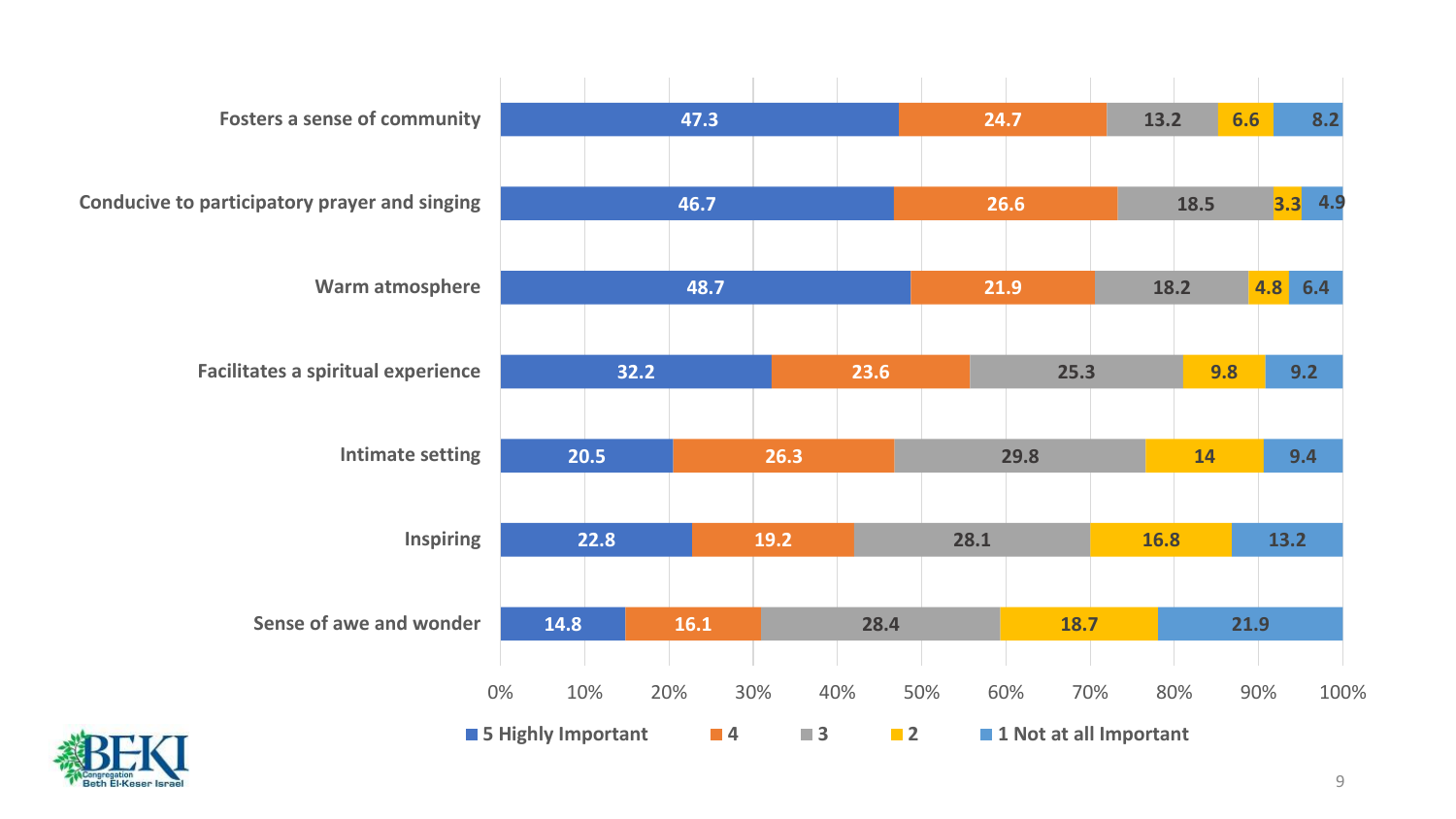#### 75%

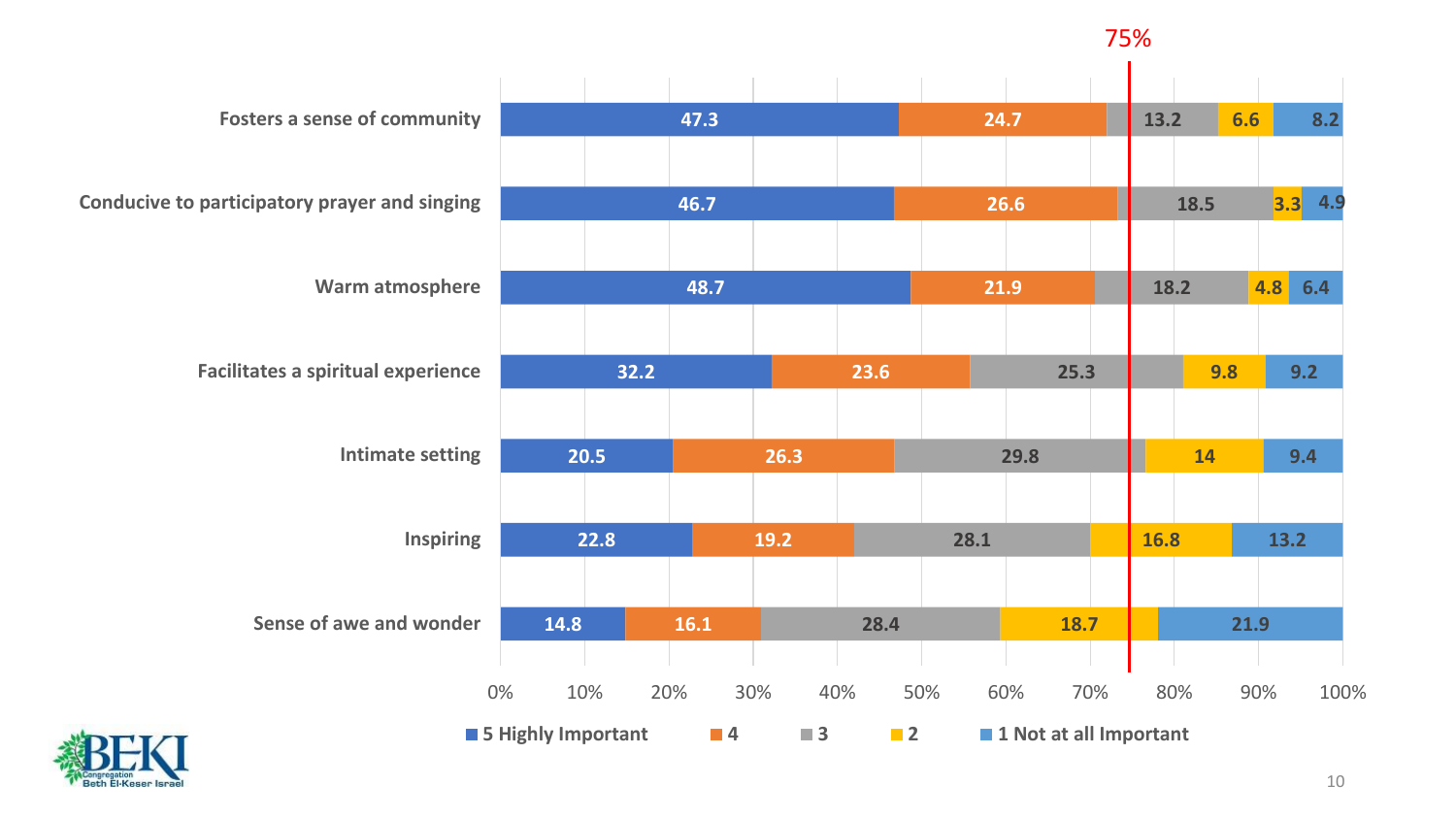## Is there anything else you want the committee to know as we plan for the redesign of the BEKI sanctuary?

Out of the 183 responses to the survey, 113 (61.7%) included a response

Data was analyzed to identify themes, only themes endorsed by **5 or more respondents** are included in the summary

The responses to this question grouped into 4 themes:

- Finances for the renovation
- Accessibility
- Whether to renovate
- Seating layout

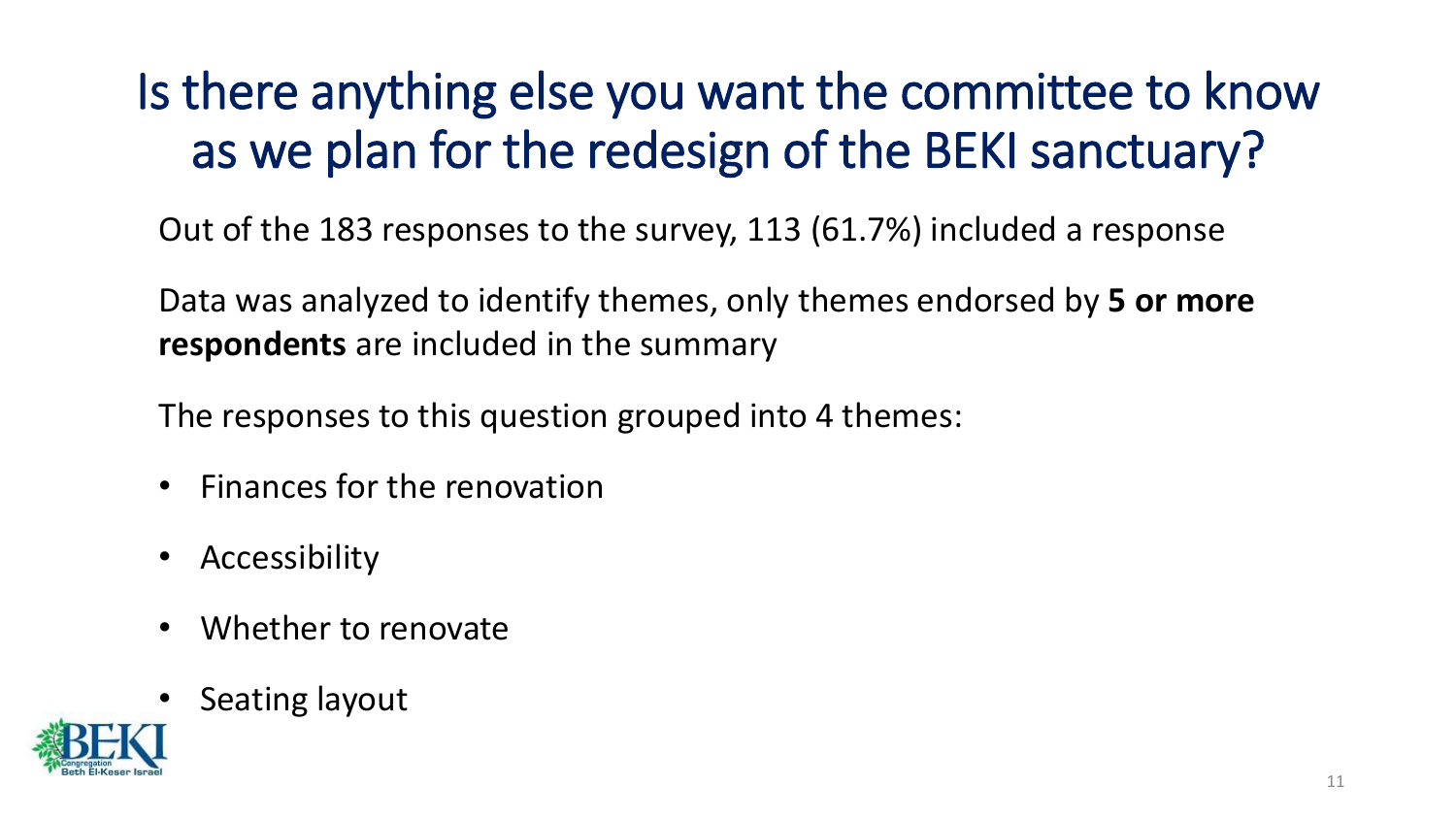Is there anything else you want the committee to know as we plan for the redesign of the BEKI sanctuary?

A number of congregants commented about the **finances for the renovation.** 

- Some reported that they want more information about the funding source as they do not want the synagogue to **take on more debt or to pass the cost** on to members.
- Others want BEKI leadership to think about the **cost of the renovation in relation to how much the sanctuary is used**.

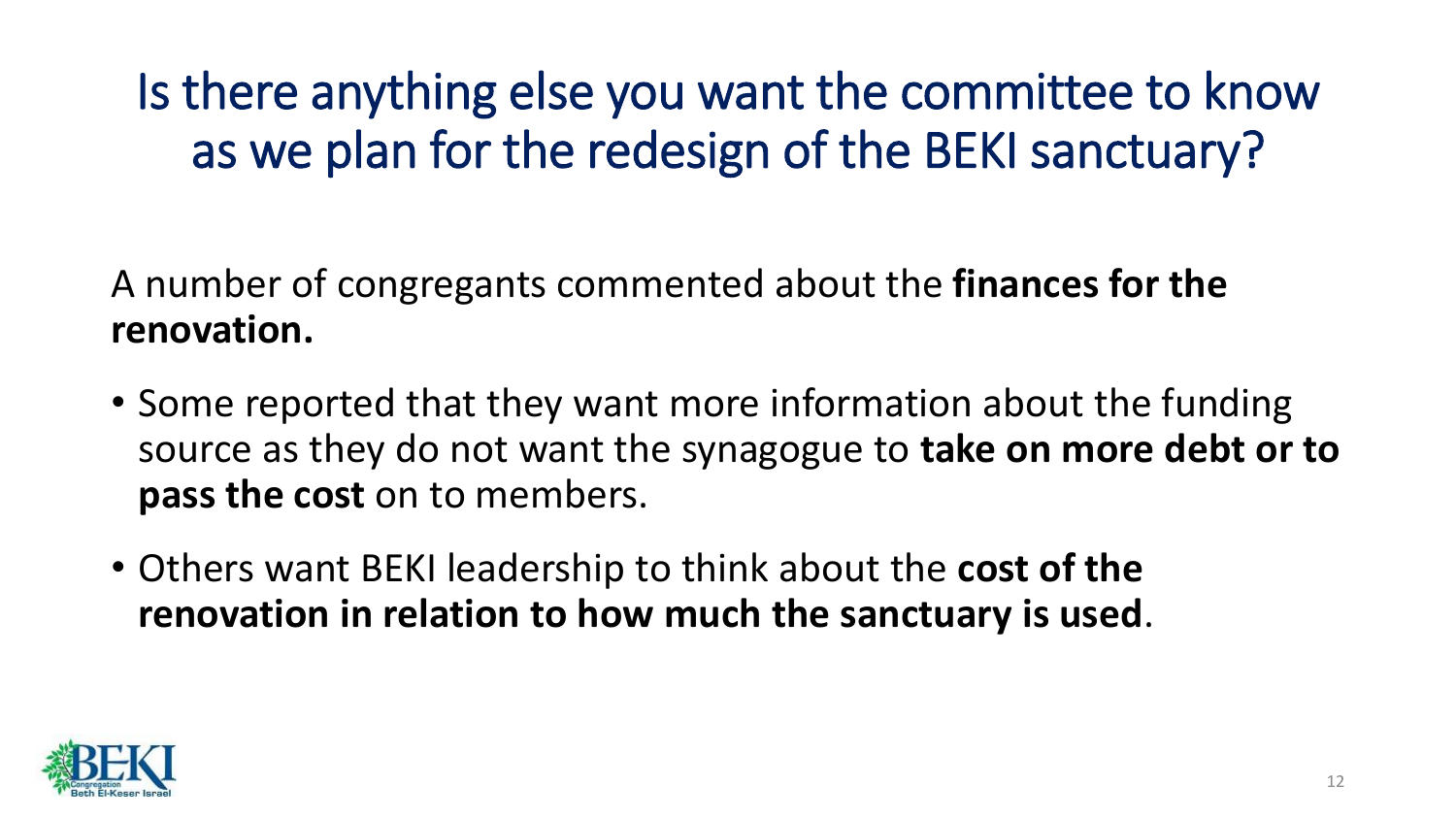## Is there anything else you want the committee to know as we plan for the redesign of the BEKI sanctuary?

Some congregants expressed that **accessibility is their primary concern** so that all members can fully participate in all aspects of services.

Others expressed that they do not think that the renovation is needed as **they like the current sanctuary** or that **they do not think this should be a priority** for our community.

Some expressed their desires regarding the **placement of the seats** in the sanctuary with about half reporting that they want to sit in the round and the others feeling that the seating layout should stay as it is.

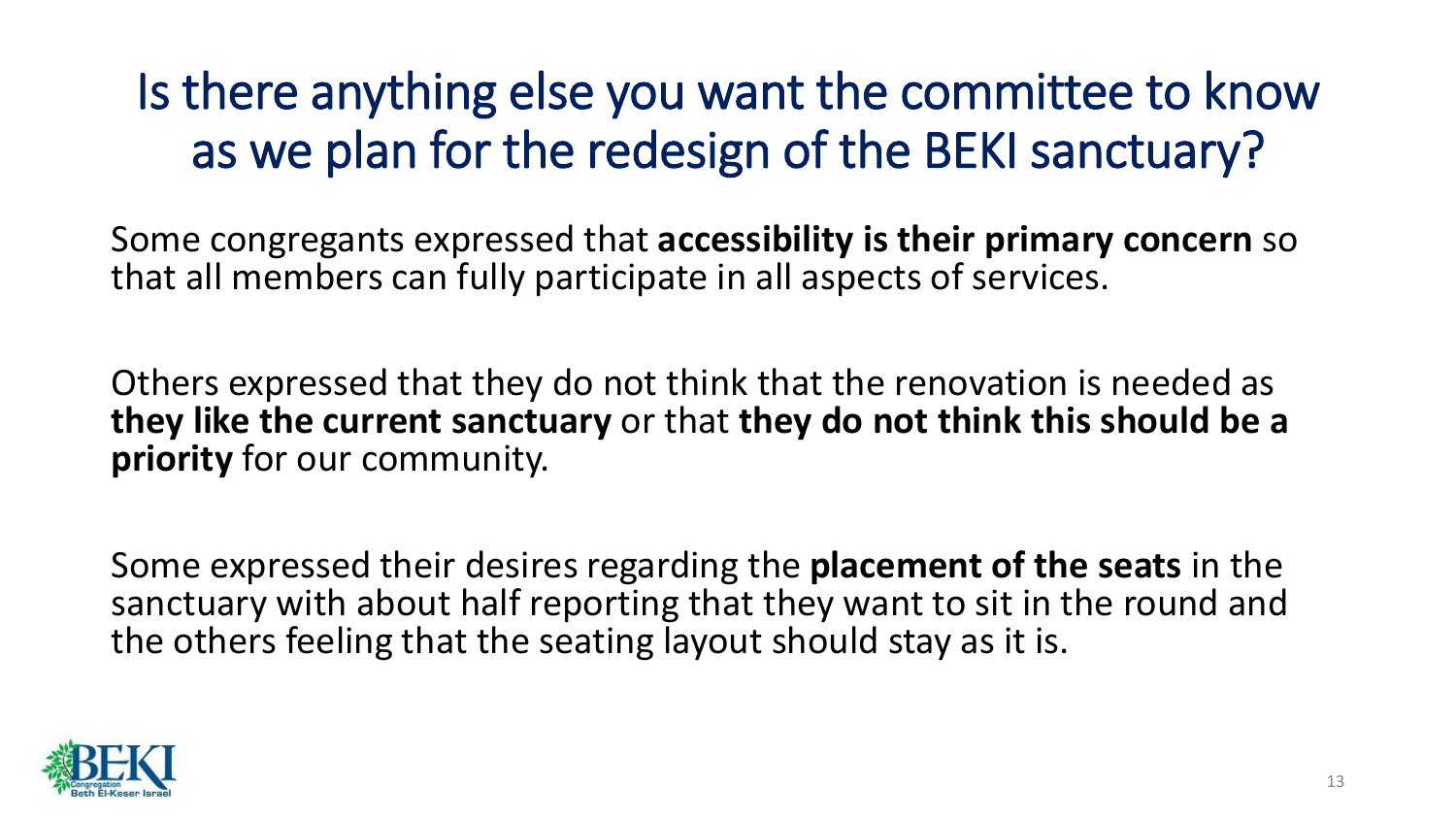## Is there any aspect you think we should focus on that is not included in this list?

Out of the 183 completed surveys, 127 (69.4%) include a response to this question

Data was analyzed to identify themes, only themes endorsed by **5 or more** respondents are included in the summary

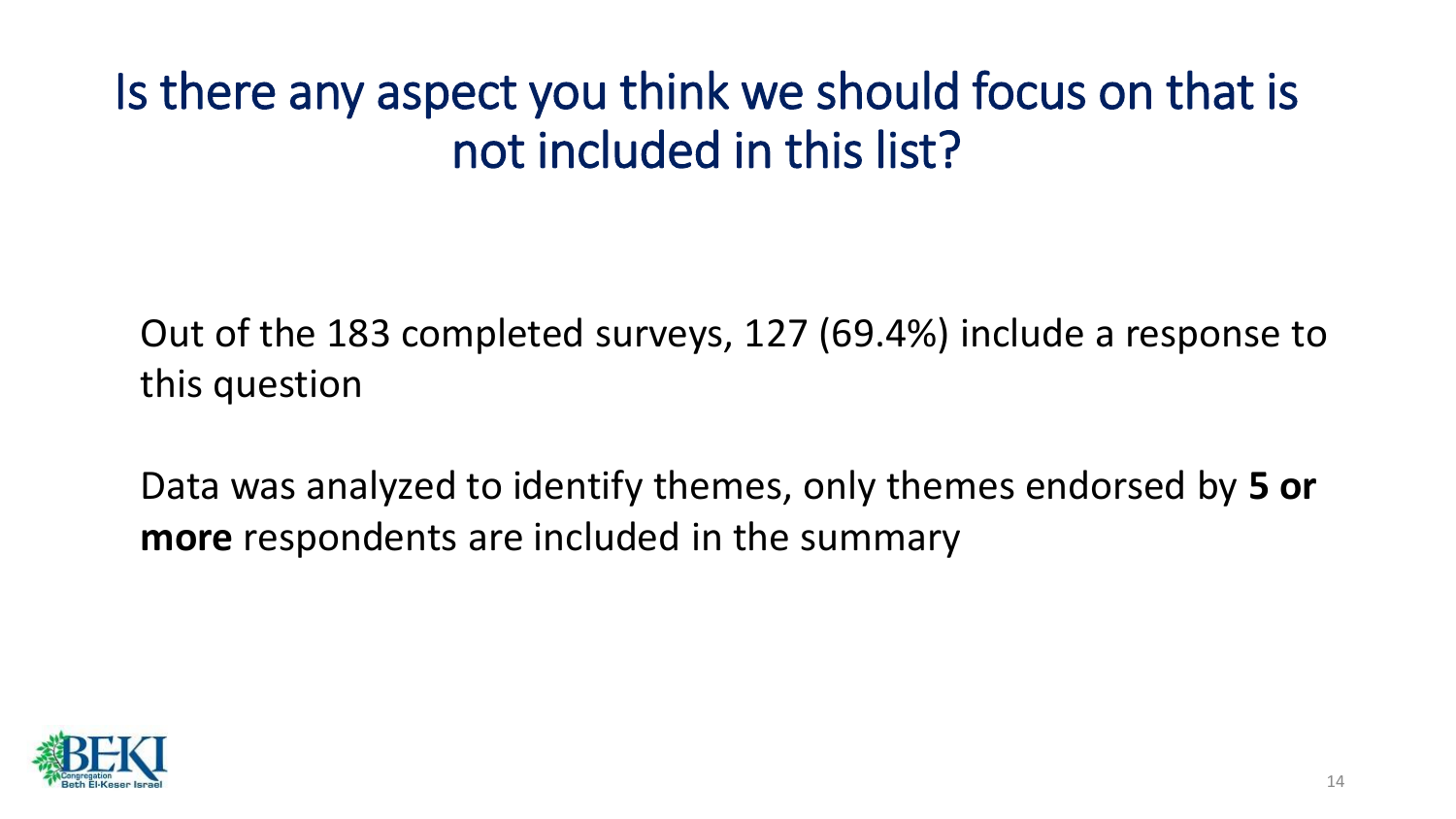## Is there any aspect you think we should focus on that is not included in this list?

Individuals made **comments about the seats** in the current sanctuary.

- Comfort of the seats was mentioned, with respondents indicating that the current seats are **very uncomfortable.**
- Accessibility of the seats including **increasing the space between the rows of seats** to make it easier for people to walk down the rows.
- Some expressed the desire for the **seats to be movable** to increase the flexibility of the space.

Others made comments regarding **finances for the renovation** similar to the comments made for the previous question.